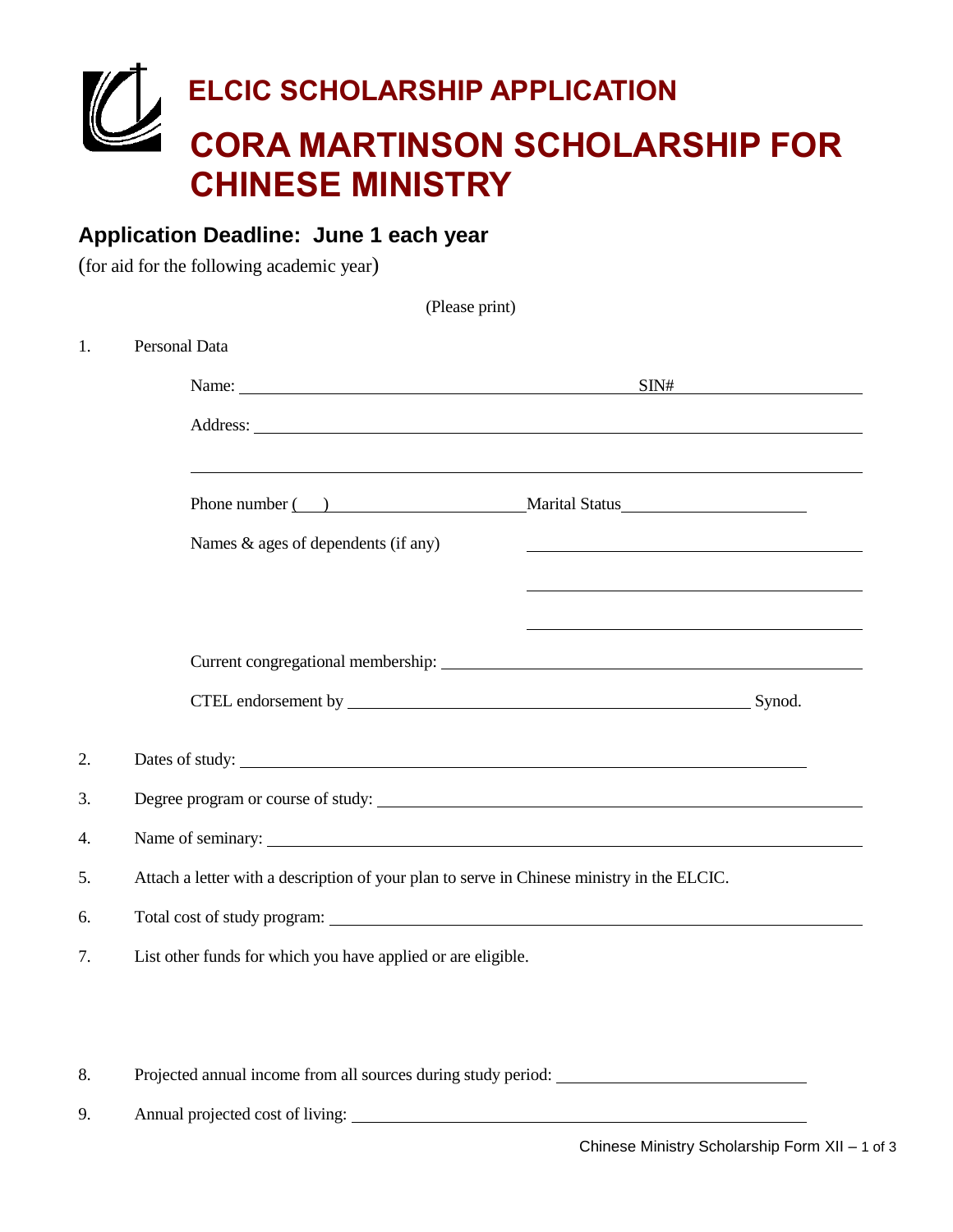10. Educational history (secondary and post-secondary)

|  | Name of Institution | Degree/Certificate | Date |
|--|---------------------|--------------------|------|
|--|---------------------|--------------------|------|

11. Employment record

| $\mathbf{r}$<br>Employer | 'os1t1on | Date |
|--------------------------|----------|------|
|                          |          |      |

#### 12. References

(Please have letters of recommendation on your behalf sent directly to the ELCIC, Cora Martinson Memorial Fund Committee, 600-177 Lombard Ave., Winnipeg, MB R3B 0W5)

- **EXECUCE 1** Letters from up to two ELCIC pastors (with preference that at least one be a Chinese pastor) about applicant's potential to serve in Chinese ministry in the ELCIC
- **Exercha** Letter from the applicant's home congregation council about the applicant's potential for Chinese ministry in the ELCIC
- 13. Date of application:
- 14. Signature of applicant:

\*\* All applications will be processed by the Scholarship Committee by August 31 each year.

Mail the completed application form to:

Cora Martinson Memorial Fund Committee Evangelical Lutheran Church in Canada 600-177 Lombard Ave. Winnipeg MB R3B 0W5